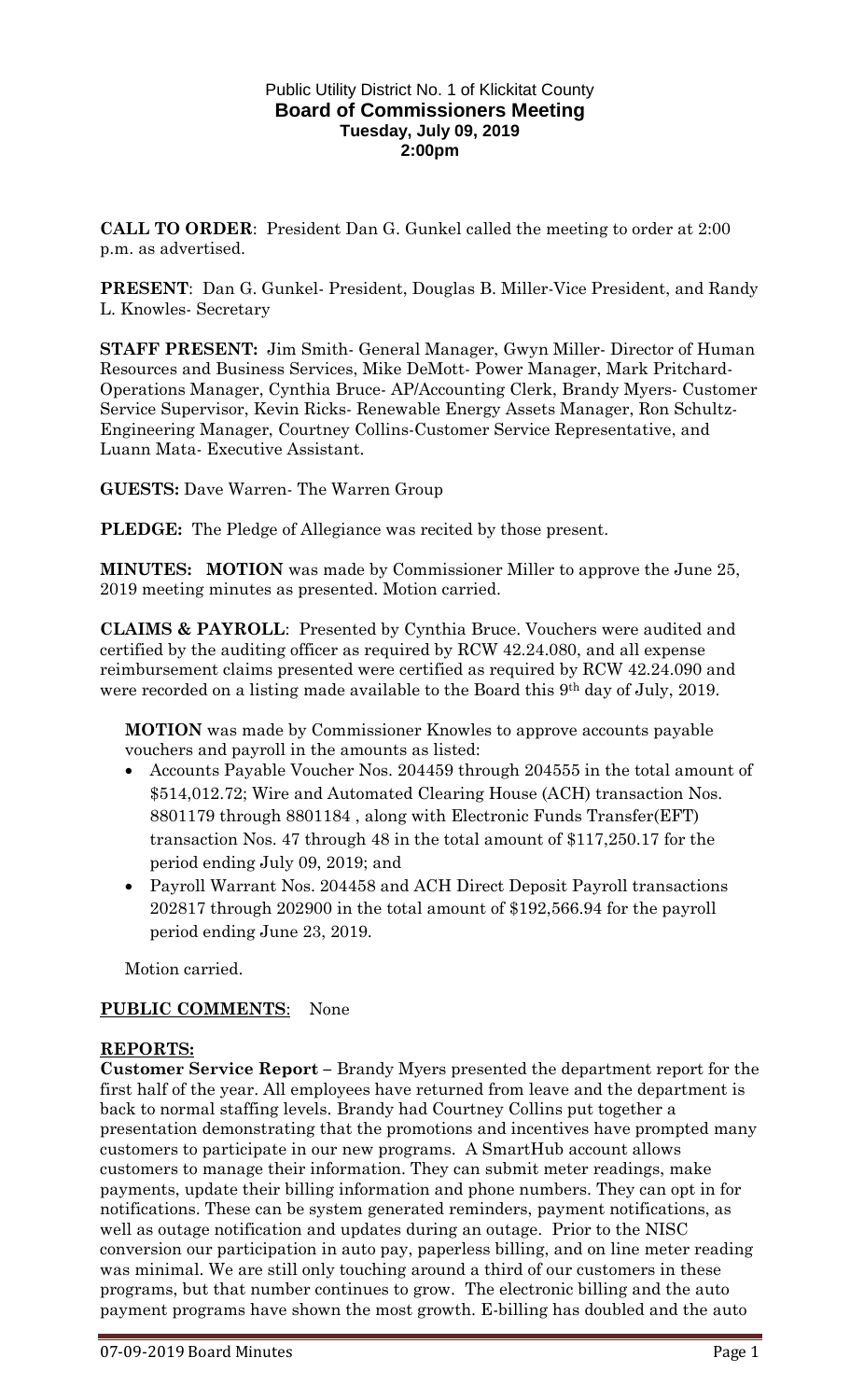payment program has increased nearly 25% compared to pre-conversion. We spent approximately \$12,000 with the \$5.00 promotion for signing up for both paperless billing and SmartHub; however, our projected postage expense reduction will surpass what we spent within the first year and provide ongoing savings. We continue to promote our SmartHub application and our Facebook page. Customer service has set two goals in this area to achieve by the end of the year. The first is to grow our Facebook following to 1500, the second is to utilize reporting tools to evaluate where we spend our time with customer contacts. Reporting should demonstrate whether calls are related to billing, tree trimming, street lights, or other aspects of our business. The system generates a customer contact form with every SmartHub inquiry received. Once we install the new phone system and implement our call capture program, the interactive voice system and NISC will generate a contact form with every call as well. Brandy's intention is to request approval of another promotion to continue to keep customers engaged. The Commissioners requested that Brandy break down the customer contact information and provide that update at a future meeting. Commissioner Knowles asked how the system flags a large bill. Brandy stated that there is criteria set up in the system that if you enter a meter reading that is higher than a typical reading for the location the system flags this reading as "high" and will ask the customer if they are certain they want to proceed.

**Renewable Energy Assets Report** – Kevin Ricks presented the department report for June. He noted there was an error in his reliability reporting. The actual reliability for June is 97.5% not 63% as noted within the report. There were a few notable instances that effected the plant operation. There was an Information Technology (IT) network communication issue that impacted the network availability. There was also an operator error with system set points and an equipment failure on Republic's blower.

The network communication issue has been patched and our IT group is evaluating options for a permanent upgraded solution. The set point issue is being addressed with bandwidths on set point entry and feedback to operators before they save those set points. The Republic Blower motor failed and this caused an unplanned plant shutdown. Republic did not have a spare motor available. KPUD staff located, purchased a new motor and installed it. Republic will reimburse our costs.

The down time from these issues was about 12.5% of our total production.

Commissioner Gunkel asked if the reported numbers were based upon the Board goals provided to Jim Smith. Jim said that he has not reviewed them to ensure they line up, but Jim and Kevin will evaluate the information and provide an update to the Commissioners at the next meeting.

We received notification from Department of Ecology stating that our permit adjustment is in the public comment period. This comment period expires on July 12th, then they will issue the updated air quality permit.

We will be curtailing production of the plant on July 17<sup>th</sup>, so that Republic can complete their source testing. Charis Engineering, LLC. will be on site this Thursday and Friday to assist us with evaluating how to bring the plant back online in a more timely and efficient manner. Lastly, Kevin will provide our Capital Project report at the next meeting.

**Human Resources Report** – Gwyn Miller presented an update on the Public Utility Risk Management Systems (PURMS) and medical claims insurance costs year to date for 2019. The increased costs in 2019 are continuing. Gwyn discussed that we have had a few anomalies this year that have driven up some of the costs. She also discussed the fact that we have a robust plan, which our employee's appreciate and is a driving factor for recruiting new employees. Gwyn asked the Board for their perspective of where to begin with plan evaluation. There are many options to consider. Some of the options discussed were an increase in premium or a reduction in benefits. Prescriptions make up a large portion of the increased costs. There have also been conversations with the PURMS group to evaluate pooling our prescription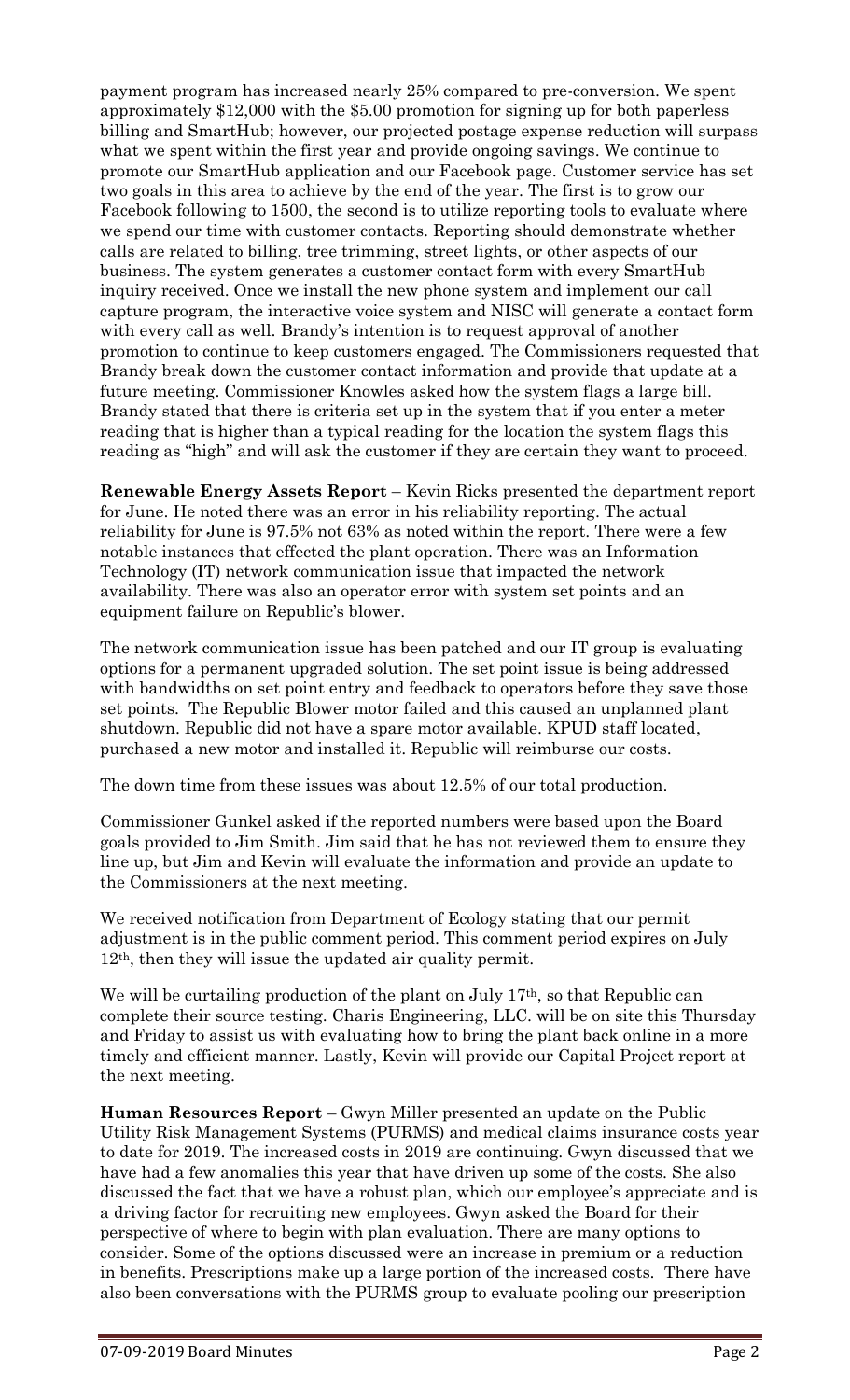plan coverage. Gwyn asked if we should consider an incentive program for wellness. The Board asked that Gwyn look at industry standards for retiree coverage and come back with a range of rates and options for additional evaluation.

Gwyn also discussed the recruitment challenges that we face as we work towards finding qualified employees. Our existing policy states employee's must reside within the county and some positions have a mileage requirement to limit response time. We polled other utilities and found that most do not have this requirement. Most have transitioned towards a response time requirement.

Another question that continues to surface is the nepotism policy. Mark and Gwyn polled other utilities and found that they have a reporting structure requirement, but not an ineligibility nepotism policy. It was discussed that with our structure removing the nepotism could severely impact employee's ability for advancement.

Lastly, Gwyn mentioned that she received an invitation from the County to attend a meeting to discuss the daycare struggles our public employees face. She will bring back an update from this discussion.

**COMMISSIONER DAN GUNKEL –** Commissioner Gunkel did not have a report.

**COMMISSIONER DOUGLAS MILLER -** Commissioner Miller stated that he received notification that the F1- Personal Financial Affairs Statement reporting was due. He was not comfortable with some of the information requested in the survey. He contacted the Washington Public Utility District Association (WPUDA) office for clarification and was informed that this reporting was voluntary.

**COMMISSIONER RANDY KNOWLES** – Commissioner Knowles stated the he had received a customer inquiry regarding when we would be free of the Washington Public Power Supply System (WPPSS) debt. He emailed the customer some information regarding his inquiry.

**GENERAL MANAGER –** The complete report can be found at: [htp://www.klickitatpud.com/topicalMenu/commissioners/GM\\_Reports.aspx](http://www.klickitatpud.com/topicalMenu/commissioners/GM_Reports.aspx) In addition to the written report, Jim Smith presented the following information:

- PGE bankruptcy Court Jim read an article that a bankruptcy court in California has ruled that it has the authority to nullify power contract requirements through its proceedings. This would mean that the Federal Energy Regulatory Commission jurisdiction could be superseded by a bankruptcy court. The point here is that a long-term contract is not immune from bankruptcy rulings.
- Recruitment We are evaluating Chief Engineer applicants. We have completed one interview and have two more to schedule.
- Pacific Power and Light (PP&L) Inclement weather fire risk response Klickitat County Emergency Management was notified by PP&L that during "high fire risk" weather they may choose to open transmission lines and disconnect power to areas of high fire risk. Klickitat County Commissioners have also contacted us to discuss this policy. We will follow up.
- Bond Refinance Mike DeMott is working on the bond refinancing process and supporting documentation. This will include a reimbursement resolution as we have done in the past. Mike will follow-up with you on further refinements, but we are shooting to be ready for re-funding in October, pending your final approvals.

## **AGENDA ITEMS:**

A.RESOLUTION #1776 Environmental Stewardship and Opposition of Removal of the Lower Snake River Dams– **Motion** was made by Commissioner Knowles to approve Resolution #1776 with the additions suggested by Commissioner Miller of changing the word "clean" to "carbon-free" and adding